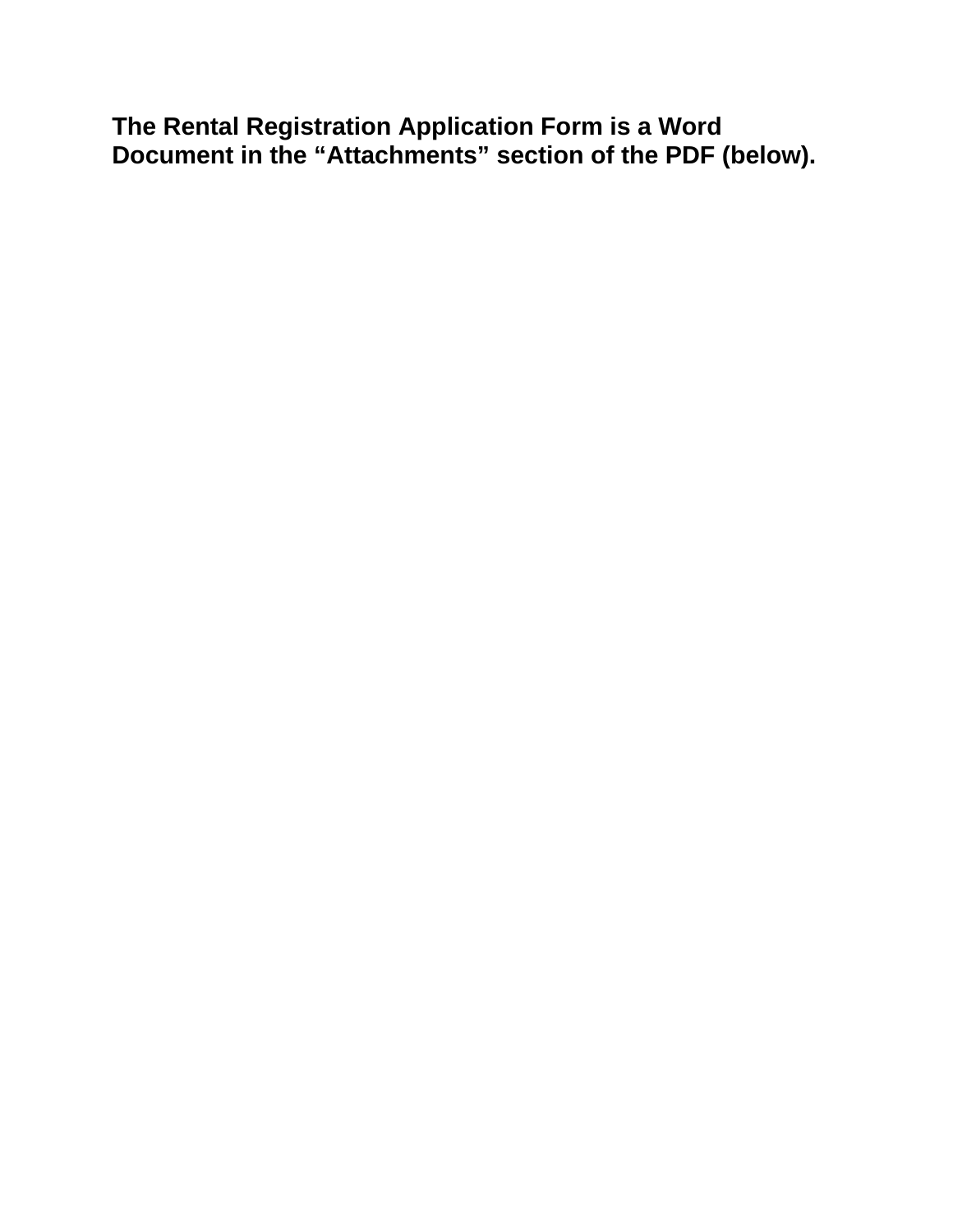

Department of Building & Housing *Working together to make Cleveland a better place to live.* 

#### **Records Administration Telephone Directory :**

Certificate of Occupancy 216-664-2825 Certificate of Disclosure 216-664-2826 or 664-2930 Rental Registration 216-664-2827 Complaint Center 216-664-2007

> **Edward Rybka, Director Department of Building & Housing** City Hall 601 Lakeside Avenue #517 Cleveland, Ohio 44114-1070

#### **THE CITY OF CLEVELAND MISSION STATEMENT**

*We are committed to improving the quality of life in the City of Cleveland by strengthening our neighborhoods, delivering superior services, embracing the diversity of our citizens, and making Cleveland a desirable, safe city in which to live, work, raise a family, shop, study, play & grow old.* 



# **Rental Registration**

## **Program**





**City of Cleveland Mayor Frank Jackson** 

#### **Department of Building & Housing**

#### **Rental Registration Program Mission Statement**

*Maintaining the HEALTH, WELFARE, and SAFETY of Citizens of the City of Cleveland is the main goal of the Certificate of Rental Registration Program.* 

*As Apartment Owner/Manager you have a duty and responsibility to make certain that the quality of life of your tenants conform to the standards of all city and state codes. By providing clean & safe dwelling units you can assist us in the stride of rebuilding and maintaining are neighborhoods.*